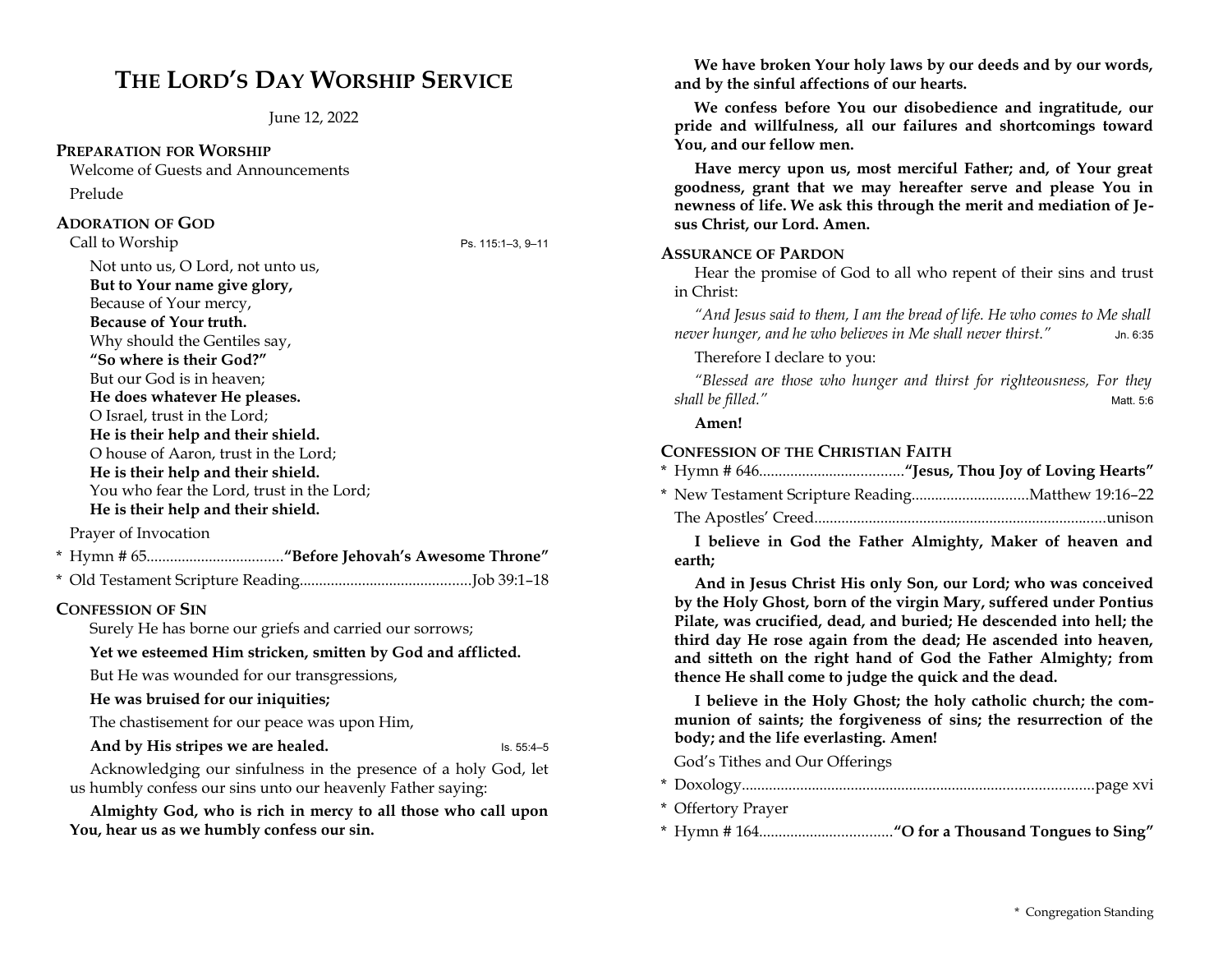## **MEANS OF GRACE**

Prayer of Intercession

\* Reading of the Word of God...................................1 Thessalonians 1:6–8 Sermon: "Imitation: Wrong and Right"......................................Dr. Jones Sacrament of the Lord's Supper

## **RESPONSE AND BLESSING**

- \* Hymn # 689..................................................................**"Be Still, My Soul"**
- \* Benediction
- \* Congregational Threefold Amen

1 Thessalonians 1:6–8 (NKJV)

<sup>6</sup> And you became followers of us and of the Lord, having received the word in much affliction, with joy of the Holy Spirit, <sup>7</sup> so that you became examples to all in Macedonia and Achaia who believe. <sup>8</sup> For from you the word of the Lord has sounded forth, not only in Macedonia and Achaia, but also in every place. Your faith toward God has gone out, so that we do not need to say anything.

## **Contact Information**

DeRidder Presbyterian Church 257 Church Street DeRidder, Louisiana 70634 Phone: (337) 462–3911 email: pastor@deridderpresbyterian.org

**www.DeRidderPresbyterian.org**

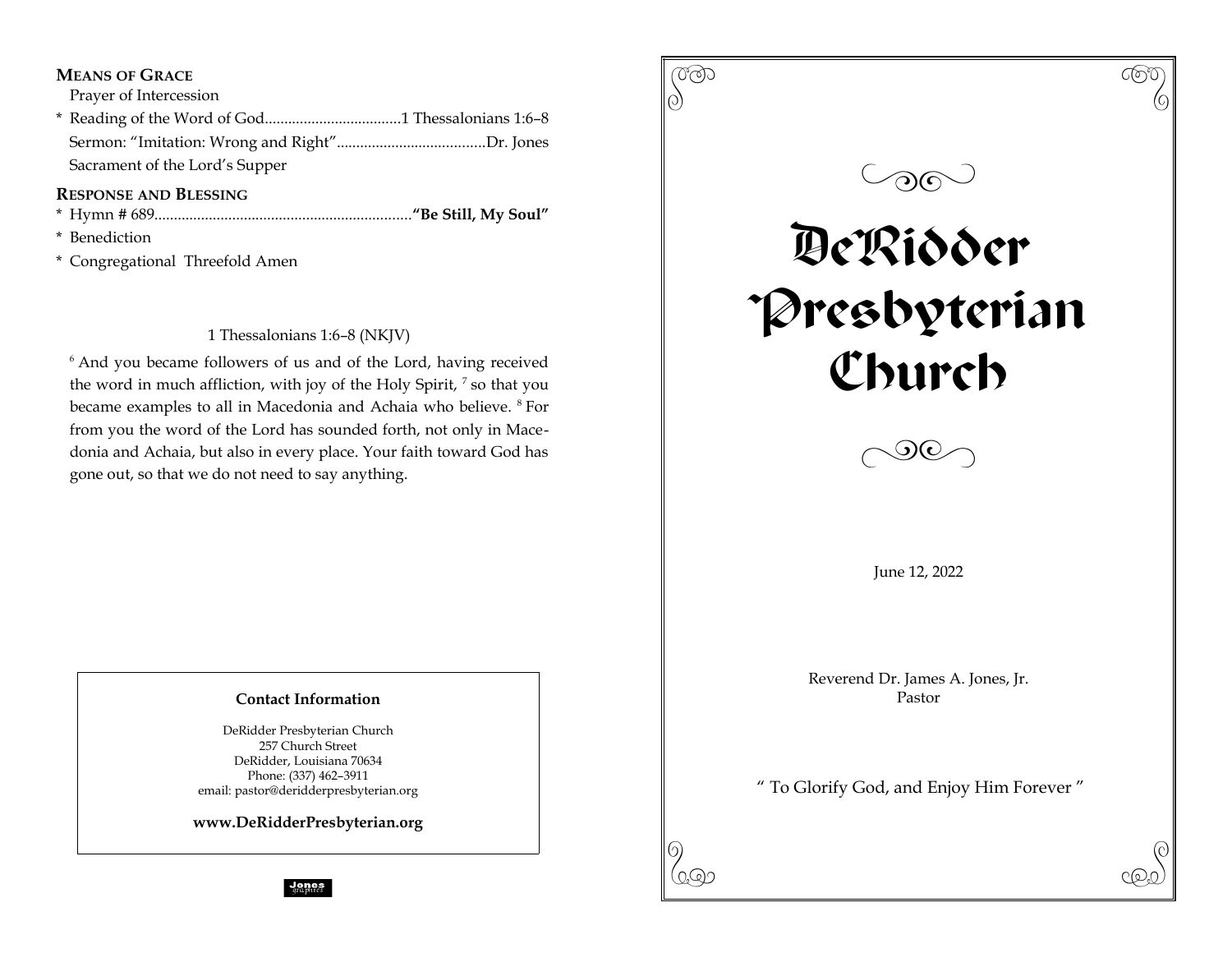# DeRidder Presbyterian Church Announcements

### **June 12, 2022**

We welcome all worshipers, especially our new visitors. Please talk to the pastor about scheduling a visit in your home this week.

**COMMUNION**—We observe the Lord's Supper each Lord's Day during our corporate worship. The center cups contain grape juice for those who cannot partake of the wine in good conscience.

**SCRIPTURE READINGS** — Please take the time now to mark the places in your Bibles for the Scripture readings later in the service.

**FELLOWSHIP MEAL**—Next Sunday we will have a Fellowship Meal at the church. Please plan now to attend.

**HAPPY BIRTHDAY**—Happy Birthday to Justin Morrison, this Wednesday, June 15.

**HAPPY BIRTHDAY**—Happy Birthday to Lydia Jones-Brown, Victoria Munson, and Andrew Holly, this Thursday, June 16.

**BIBLE STUDY**—This Wednesday we will continue our Bible Study of *Human Nature in Its Fourfold State* by Thomas Boston. This week we continue looking at the State of Grace.

# Weekly Schedule

#### **Sunday**

#### **Wednesday**

Bible Study & Prayer Meeting...................................................................................6:30 P.M.

#### **Pregnancy Care Center**

420 McMahon Street DeRidder, Louisiana 70634 (337) 463–9500

Office Hours: Tues. and Wed. 8:30 A.M. to 3:30 P.M.

## DeRidder Presbyterian Church Prayer Requests

### **THE CHURCH**

| Vanguard Presbytery                                                    |  |  |
|------------------------------------------------------------------------|--|--|
|                                                                        |  |  |
|                                                                        |  |  |
|                                                                        |  |  |
| Pastor Steve Richardson & Vanguard missionTillsonburg, Ontario, Canada |  |  |
| <b>MISSIONARIES</b>                                                    |  |  |

| Pregnancy Care CenterFinancial needs; wisdom for board and volunteers |  |
|-----------------------------------------------------------------------|--|

### **CHILDREN & GRANDCHILDREN**

#### **(Under Age 20)**

| Laynie Burch (com member)      | Matthew Lungrin (com member)     |
|--------------------------------|----------------------------------|
| Abigail Godwin (assoc member)  | Theresa Lungrin (non com member) |
| Abigail Holly (non com member) | Aria Morrison (non com member)   |
| Andrew Holly (com member)      | Kamden Waldrop (com member)      |
| Noah Holly (com member)        | Kenna Waldrop (com member)       |
| Stephen Holly (com member)     |                                  |

#### **SERVICE MEN & WOMEN**

### **GENERAL HEALTH & OTHER CONCERNS**

|  | Seann MetcalfRecovery from Covid complications; amputation of toes                  |
|--|-------------------------------------------------------------------------------------|
|  | Greg PrudhommeBack and injuries to knees, scar tissue in right eye                  |
|  | Neil & Kayla Schindler (Erin's brother)Baptist minister ousted for gospel preaching |
|  |                                                                                     |
|  |                                                                                     |
|  |                                                                                     |

#### **CANCER**

| Chaplain Scott Hammond (Ft. Polk)Stage 4 prostate cancer in remission |  |
|-----------------------------------------------------------------------|--|
|                                                                       |  |
| Rita MunsonOvarian Clear Cell Carcinoma (OCCC); immunotherapy success |  |
|                                                                       |  |
|                                                                       |  |
|                                                                       |  |